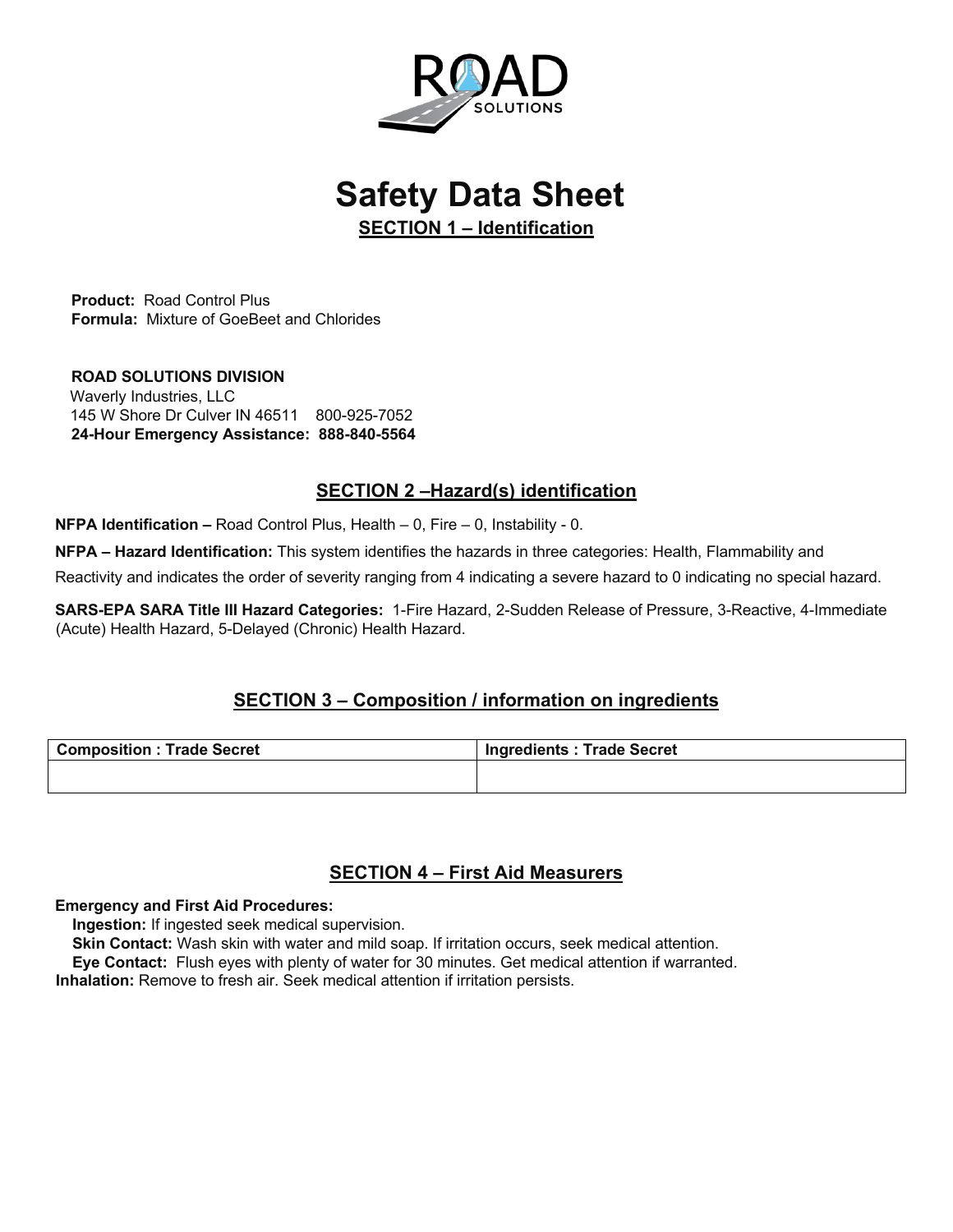## **SECTION 5 – Fire – Fighting Measurers**

**Flash Point (Method Used):** Not applicable **Flammable Limits:** LEL – not applicable UEL – Not applicable **Special Fire Fighting Procedures:** Wear proper fire - fighting equipment **Unusual Fire and Explosion Hazards:** None

### **SECTION 6 – Accidental Release Measurers**

**Material is Released or Spilled:** All spills should be contained and picked up with earthen or other absorbent material and placed in suitable container.

**Waste Disposal Method:** Follow Local, State, Federal regulations.

### **SECTION 7 – Handling and Storage**

**Precautions Handling and Storing:** Spilled material may be slippery. Clean up spills completely before walking in the area of spillage.

**Other Precautions:** Follow Local, State and Federal regulations.

### **SECTION 8 – Exposure Controal / Personal Protection**

**Personal Protective Equipment:** Protective clothing, gloves and safety eyewear protection are not required, but recommended. Use appropriate NIOSH-approved respirator when needed. Respirator selection must be based on contamination levels found in the work area. Comply with OSHA standards 29 CFR 1910.134 Respiratory Protection and 29 CFR 1910.1000 Air contaminants Permissible Exposure Limits. Eyewash and Safety Shower should be available. Follow good housekeeping and manufacturing practices.

**Ventilation:** Use general or local exhaust ventilation to meet OSHA PELS or ACGIH TLV requirements.

#### **SECTION 9 Physical and Chemical Properties**

| <b>Boiling Point (F): Not Available</b>                | Specific Gravity ( $H^2O=1$ ): ~ 1.23      |
|--------------------------------------------------------|--------------------------------------------|
| Vapor Pressure (mmHg): Not available                   | Evaporation Rate (n-BuAc=1): Not available |
| Vapor Density (Air=1): Not available                   | <b>Melting Point: Not available</b>        |
| <b>Solubility in Water: Complete</b>                   | $pH: \pm 6.0 - 8.5$                        |
| Appearance and Odor: dark aqueous solution; sweet odor |                                            |
|                                                        |                                            |

## **SECTION 10 – Stability and Reactivity**

**Stability:** Stable **Conditions to avoid:** None **Incompatibility: (Materials to Avoid):** May corrosive to light metals. **Hazardous Decomposition Products:** Thermal decomposition may produce oxides of carbon. **Hazardous Polymerization:** Will not occur.

### **SECTION 11 Toxicological Information**

**Product Ingredients not listed in the National Toxicology Program (NTP) Report on Carcinogens or has been found to be a potential carcinogen in the International Agency for Research on Cancer (IARC) Monographs, or by OSHA.** 

**Route(s) of Entry:** Inhalation – none. Skin – unlikely. Eyes – yes. Ingestion – unlikely. **Carcinogenicity:** NTP – no. OSHA –no. **Threshold Limit Value:** See Section II **Acute Oral Toxicity (rat):** Low acute oral toxicity; LDL50 for rats is >5 g/kg. **Skin Contact:** May cause irritation. **Eye Contact:** May be irritating to eyes.

**Inhalation:** None

**Effects of Overexposure:** Acute signs and symptoms as listed.